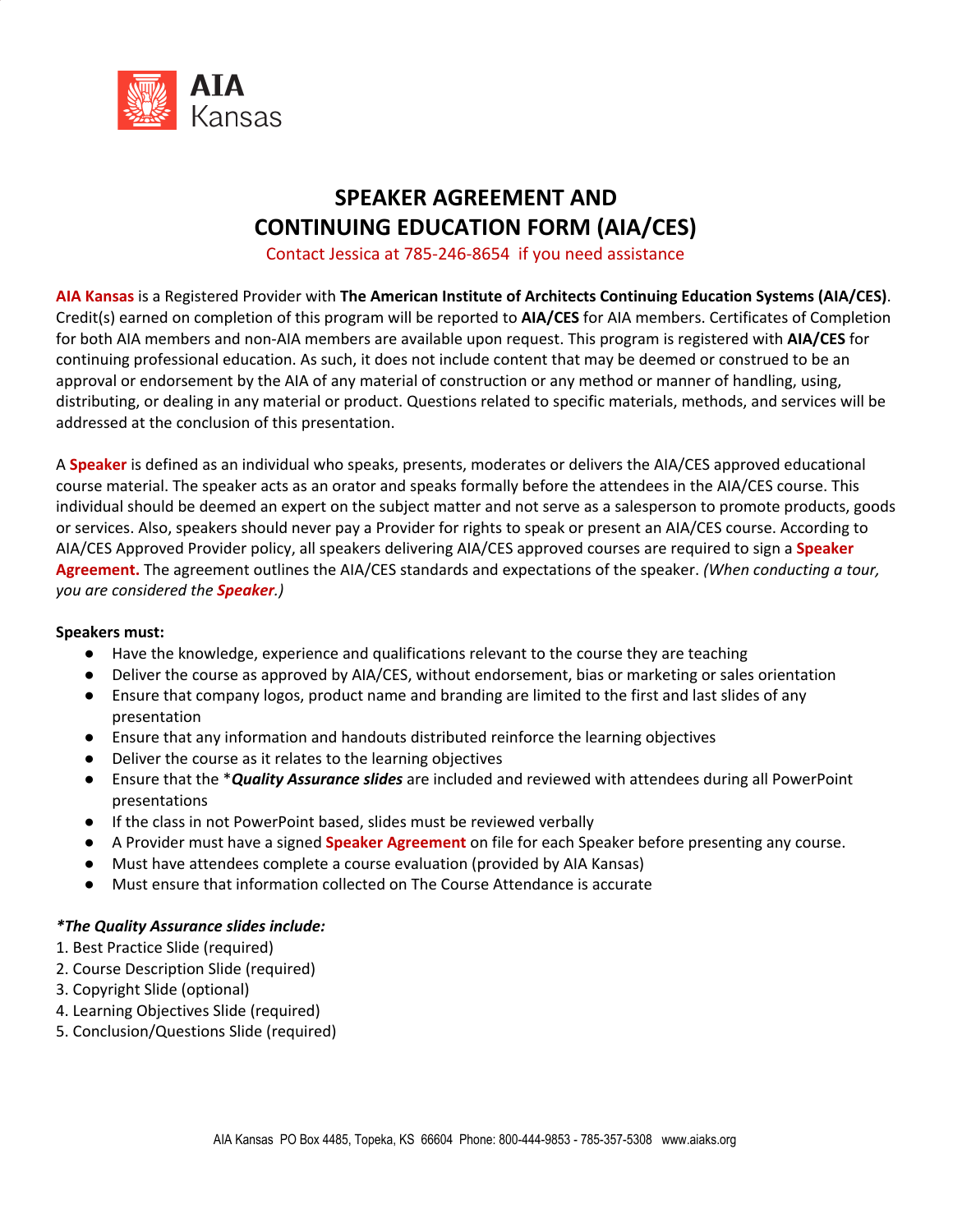## **AIA KANSAS – CONTINUING EDUCATION HELPFUL HINTS**

#### **How to Develop an AIA/CES Course Title:**

When developing a title for your AIA/CES course, make sure it encompasses the overall course theme and summarizes what the attendee will learn in a few words. This clarity is important because the title is the only course information displayed on the AIA member's transcript, and it proves to state licensing boards that the course is indeed a quality continuing education course.

## **How to Develop an AIA/CES Course Description:**

#### (*The course description cannot be the same as the 4 learning objectives.)*

The course description should contain a brief overview of your course. If you choose one of the topics in the course directory field, this description will allow users to perform searches on your courses.

## **How to Develop AIA/CES Learning Objectives:**

## (*The 4 learning objectives cannot be the same as the course description.)*

A learning objective is an explicit statement that clearly expresses what the participant will learn or be able to do after taking the course. It is an observable and measurable participant outcome statement. Learning objectives should be concise and concrete, so they are open to limited interpretation. Learning objectives should begin with, *"At the end of this program, participants will be able to*…*"*

Writing learning objectives is where design and developing an educational program begins. Learning objectives help students clarify their personal goals for a course and give them a framework against which to measure their success.

#### **Sample action verbs**

| abstract<br>acquire | calculate<br>carry out | create<br>criticize | discuss<br>dissect | implement<br>indicate | move<br>name | rank<br>recall | summarize<br>support |
|---------------------|------------------------|---------------------|--------------------|-----------------------|--------------|----------------|----------------------|
| adjust              | catalog                | defend              | distinguish        | inspect               | observe      | recognize      | systematize          |
| agree               | clarify                | define              | employ             | instruct              | offer        | relate         | taste                |
| analyze             | classify               | demonstrate         | estimate           | integrate             | order        | repair         | test                 |
| apply               | combine                | derive              | evaluate           | investigate           | organize     | represent      | theorize             |
| appraise            | compare                | describe            | examine            | 101n                  | participate  | reproduce      | transform            |
| argue               | compute                | design              | explain            | judge                 | perform      | resolve        | translate            |
| assess              | conclude               | detect              | explore            | justify               | plan         | restate        | use                  |
| avoid               | construct              | discover            | formulate          | label                 | praise       | sequence       | utilize              |
| bend                | contrast               | determine           | help               | list                  | predict      | solve          | verify               |
| breakdown           | cooperate              | differentiate       | identify           | master                | prepare      | specify        | weigh                |
| build               | convert                | discriminate        | illustrate         | measure               | propose      | state          | write                |

#### **Sample verbs to avoid**

appreciate know be aware of learn become acquainted with realize comprehend study cover understand familiarize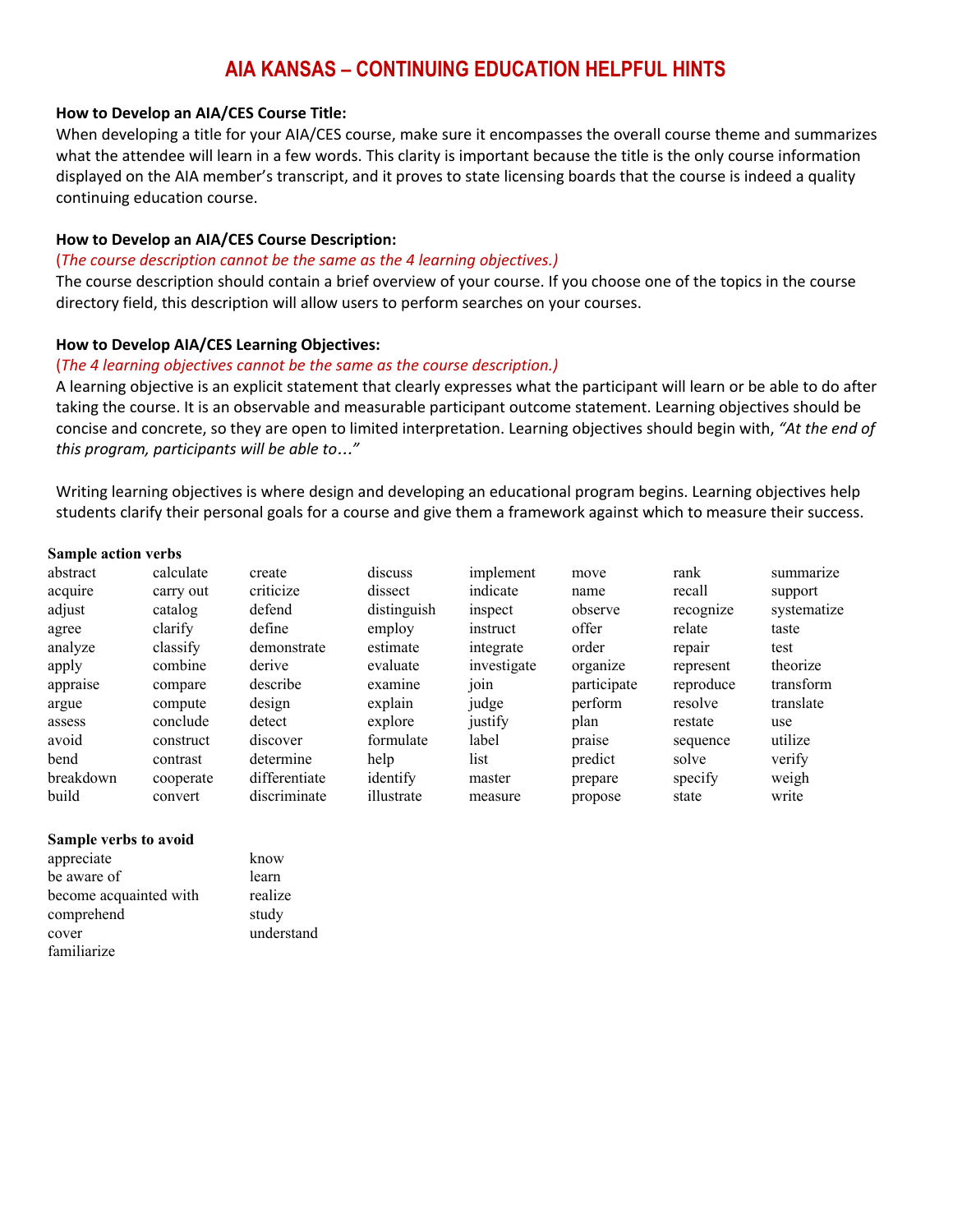## **AIA KANSAS - CONTINUING EDUCATION LEARNING UNIT DESIGNATION**

## **Health, Safety, Welfare (HSW) Guidelines:**

AIA members and other architects licensed in states with mandatory continuing education (MCE) requirements for license renewal are required to complete a minimum number of hours of Health, Safety, and Welfare (HSW)-related training. AIA members are required to take 12 learning unit (LU) hours of continuing education per year in approved HSW topics. Because many architects are required to take HSW courses and these courses are in high demand by both AIA members and architects licensed in states with MCE requirements in HSW, providers are encouraged to offer HSW education. The following sections outline the *three primary criteria* that AIA/CES courses must meet to be approved for HSW LUs. All three criteria must be met for your course to qualify for HSW LUs.

## *Criterion # 1: Course content must directly support the HSW definition.*

Health, Safety, Welfare (HSW) in architecture is anything that relates to the structural integrity or soundness of a building or building site. Courses must intend to protect the general public.

## *Criterion #2: Course content must include one or more of the AIA/CES-acceptable HSW topics.*

Technical and professional subjects, that the NCARB Board deems appropriate to safeguard the public and that are within the following enumerated areas necessary for the proper evaluation, design, construction, and utilization of buildings and the built environment.

## *Criterion #3: 75 percent of course content must be on HSW topics.*

To qualify for HSW credit, 75 percent of a course's content and instructional time must be on acceptable HSW topics, as outlined above. This means that if your course is 1 hour in length, at least 45 minutes (that is, 75 percent) must be spent discussing HSW topics. In addition, AIA/CES requires that each provider course provide a minimum of four learning objectives. For HSW course qualification, however, three of the four mandatory course learning objectives (that is, 75 percent) must address HSW topics. This is one way that AIA/CES verifies that 75 percent of a course is actually on HSW topics.

## **Learning Unit (LU) Guidelines:**

All approved provider courses are eligible for general course LUs. General course LUs are reserved for courses on a wide range of topics, in which 75 percent of the course content is not related to HSW and/or SD course topics. The total number of course LUs in advertisements and on certificates of completion should be written as (# hours\_ LU Hour). For example, if your course is one hour in length, it would be written as 1 LU Hour. The AIA/CES continuing education program is directed exclusively to architect, engineer, and construction industry (AEC) professionals and primarily serves AIA architect members. A course approved for the Learning Unit (LU) designation must be applicable to the architecture industry and benefit or enhance an architect's practice. In addition, approved courses should help architects to, Acquire new knowledge or skills, Build upon or expand current knowledge or skills, Stay up to date on new developments in the field, Learn best practices, Advance their careers by teaching content that will lead to additional certifications or degrees, think creatively and develop new ideas. Furthermore, Learning Unit courses must be implemented and delivered with the intent to teach and must be strictly educational in nature. Therefore, product or services promotions are not permitted at any time during a course.

## **AIA KANSAS THANKS YOU FOR PARTICIPATING IN OUR EVENT. IN ADDITION, WE APPRECIATE THE EDUCATIONAL EXPERIENCE THAT YOU HAVE PROVIDED THE PARTICIPANTS.**